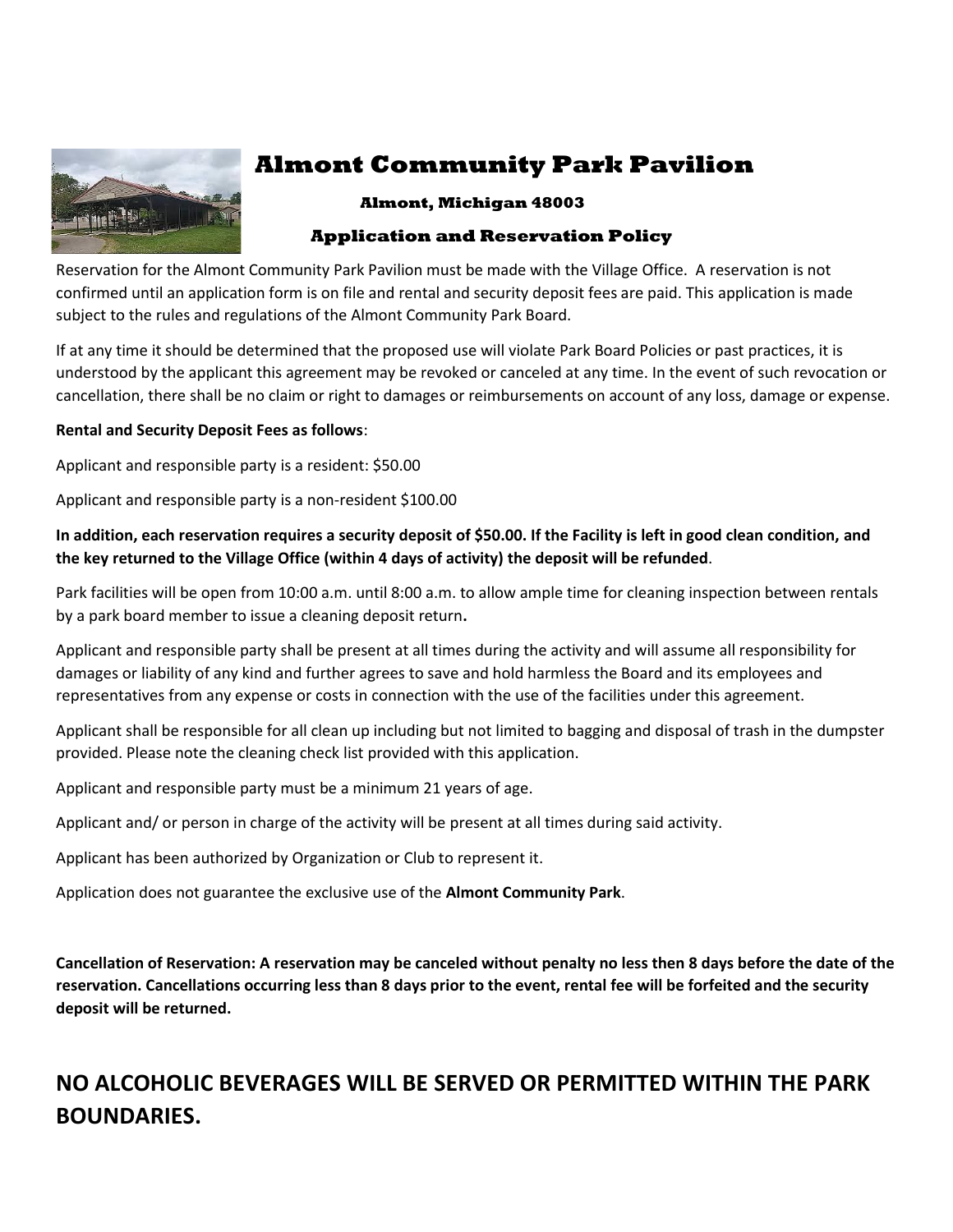

# **Almont Community Park Pavilion Application & reservation Form**

#### **PLEASE COMPLETE THE FOLLOWING INFORMATION**

| 9. Documentation of residence shown. Type of proof: ____________________________ |  |
|----------------------------------------------------------------------------------|--|

# **PICK UP PAVILION KEY THE THURSDAY BEFORE YOUR EVENT 7:00 AM TO 5:00PM VILLAGE OFFICE IS CLOSED ON FRIDAY**

By signing below, I acknowledge that I have read and understood the rules and regulations provided on this rental application. I accept full responsibility in compliance with these rules and regulations associated with my Park Rental. I further understand and agree I shall be responsible for the use and proper care of the facility while in my care.

| Signature of Responsible Person                                             | Date                  |
|-----------------------------------------------------------------------------|-----------------------|
| Approved/Denied by: _______________________                                 | Approval/Denial Date: |
| Copy of Approved Application w/rules and regulations given to Applicant Yes | - No                  |